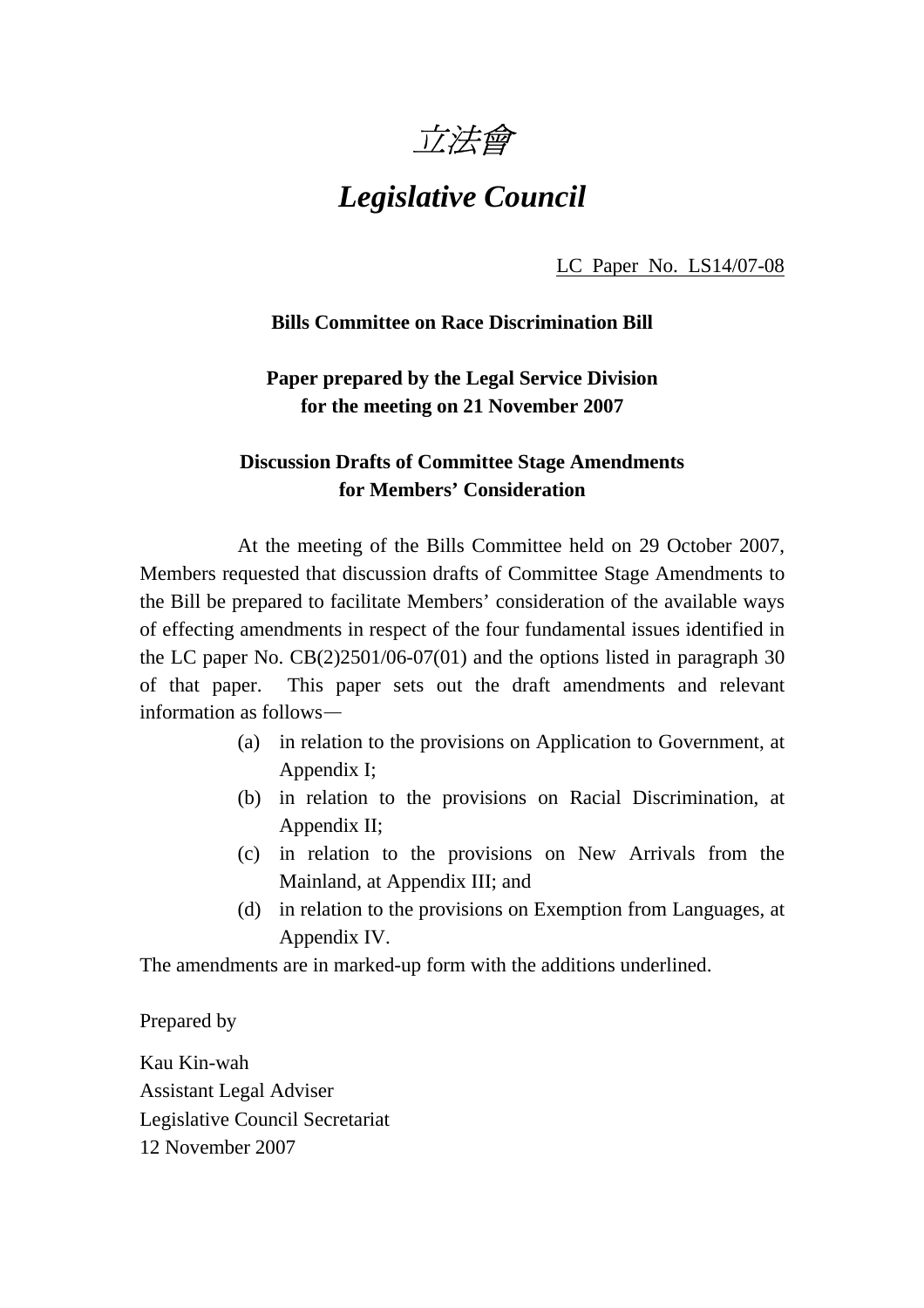# **APPENDIX I**

# *Clause 3 - Application to Government*

# *OPTION A*

Clause 3 is deleted and substituted by the following:-

# **3. Application to Government**

This Ordinance binds the Government.

# *OPTION B*

Clause 3 is amended in the following manner:-

#### **3. Application to Government**

(1) This Ordinance applies to an act done by or for the purposes of the Government that is of a kind similar to an act done by a private person.

(2) For the avoidance of doubt, it is declared that nothing in this Ordinance shall operate to absolve the Government from any liability under any provision of the Hong Kong Bill of Rights Ordinance (Cap. 383).

# *OPTION C*

Clauses 34A and 49A are added—

#### **34A. Public authorities**

(1) It is unlawful for a public authority in carrying out any functions of the authority to do any act which constitutes discrimination.

(2) In this section "public authority"—

- (a) includes any person certain of whose functions are functions of a public nature; but
- (b) does not include [e.g. the Legislative Council, the Executive Council and other authorities exercising functions specified in the Basic Law.]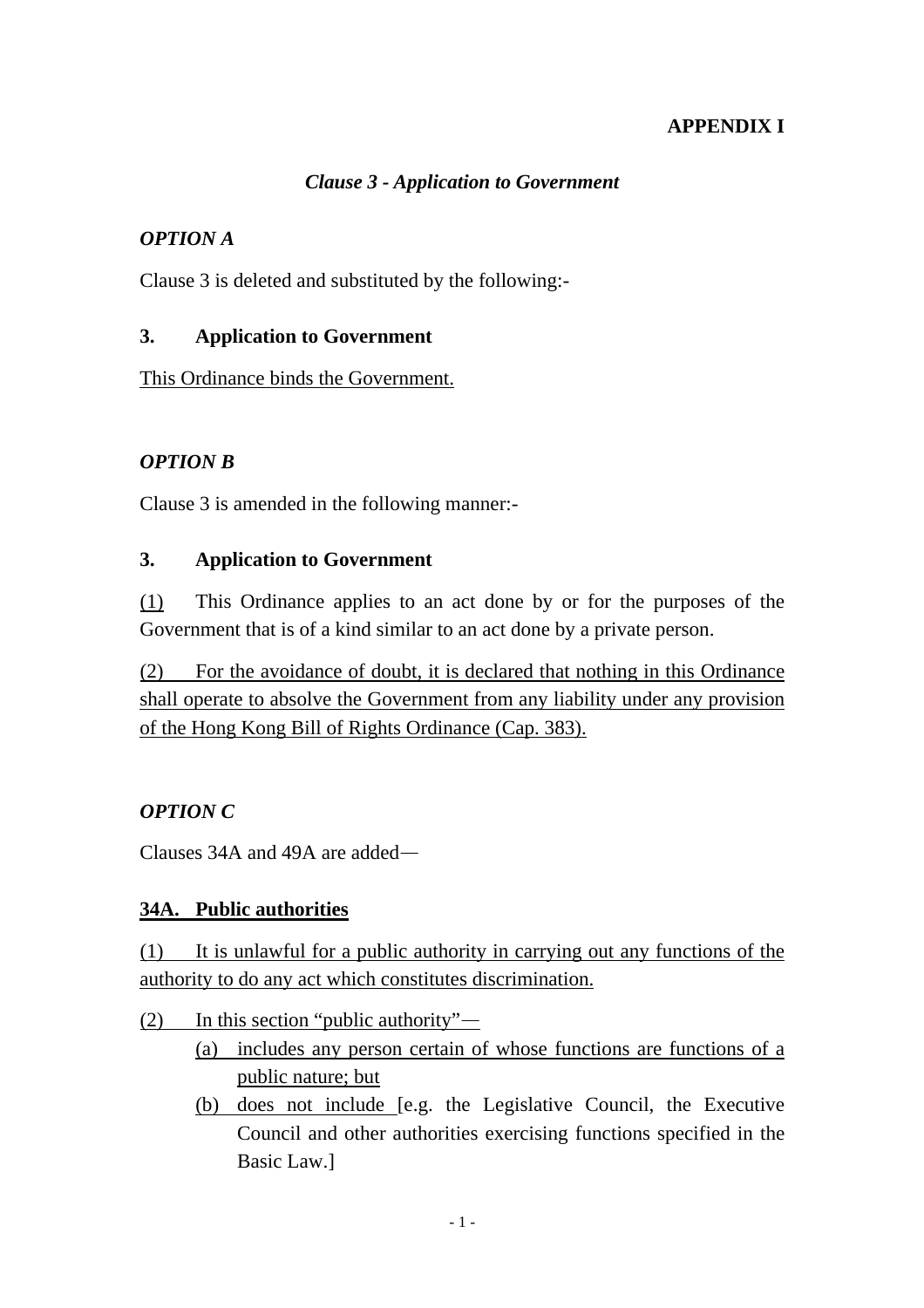(3) In relation to a particular act, a person is not a public authority by virtue only of subsection (2)(a) if the nature of the act is private.

- (4) This section does not apply to—
	- (a) any judicial act (whether done by a court, tribunal or any other person);
	- (b) any act done on the instructions of, or on behalf, of a person acting in a judicial capacity;
	- (c) any act of, or relating to, making or approving arrangements, or imposing requirements or conditions, of a kind excepted by section 56; or
	- (d) any act of, or relating to, making, confirming or approving any subsidiary legislation, statutory notice or any instrument made by a public officer under an enactment.

(5) Nothing in this section makes unlawful any act of discrimination which—

- (a) is made unlawful by virtue of any other provision of this Ordinance; or
- (b) would be so made but for any provision made by or under this Ordinance.

# **49A. Government appointments outside section 10**

(1) Subsection (2) applies to any appointment by the Chief Executive, any principal officials appointed under the Basic Law or a public officer (hereinafter referred to as "the relevant official") to an office or post where section 10 does not apply in relation to the appointment;

(2) In making an appointment and in making the arrangements for determining who should be offered an office or post, the relevant official shall not do any act which would be unlawful under section 10 if the Government were the employer for the purposes of this Ordinance.

(3) Subsection (4) applies to —

- (a) any recommendation made by the relevant official in relation to an appointment to an office or post where section 10 does not apply to the appointment;
- (b) any approval given by the relevant official in relation to such an appointment;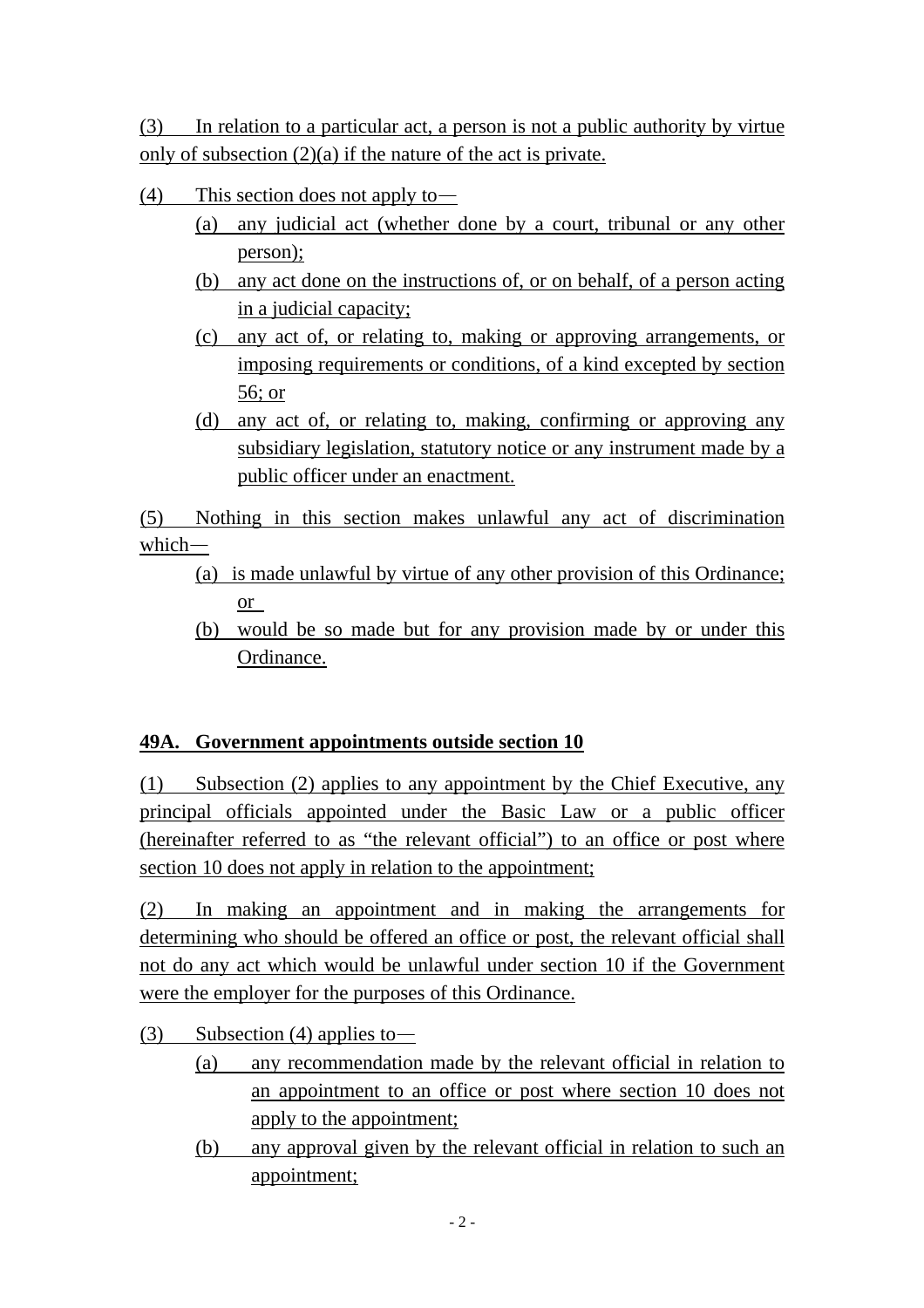- (c) any recommendation made by the relevant official in relation to a conferment by the Government of a dignity or honour; and
- (d) any approval made by the relevant official in relation to any such conferment.

(4) In making the recommendation, or giving the approval, and in making any arrangements for determining who should be recommended or approved, the relevant official shall not do any act which would be unlawful under section 10 if the recommendation or approval were an offer of employment and the Government were the employer for the purposes of this Ordinance.

(5) Subsections (3) and (4) do not apply in relation to the making of negative recommendations.

- (6) Subsection (7) applies to
	- (a) any negative recommendation made by the relevant official or any refusal to make a recommendation by the relevant official in relation to an appointment to an office or post where section 10 dos not apply in relation to the appointment;
	- (b) any approval refused by the relevant official in relation to any such appointment:
	- (c) any negative recommendation made by the relevant official or any refusal to make a recommendation by the relevant official in relation to a conferment by the Government of a dignity or honour; and
	- (d) any approval refused by the relevant official in relation to any such conferment.

(7) In making a negative recommendation or in refusing to make a recommendation or give an approval, and in making the arrangements for determining whether to make such a recommendation or refusal, the relevant official shall not do any act which would be unlawful under section 10 if the recommendation or refusal were a refusal to offer the person concerned employment and the Government were the employer for the purposes of this Ordinance.

(8) Subsections (9) and (11) apply in relation to any appointment to an office or post where section 10 does not apply and—

- (a) the appointment is made by the relevant official; or
- (b) the office or post is an office or post in relation to which the relevant official has made a recommendation (other than a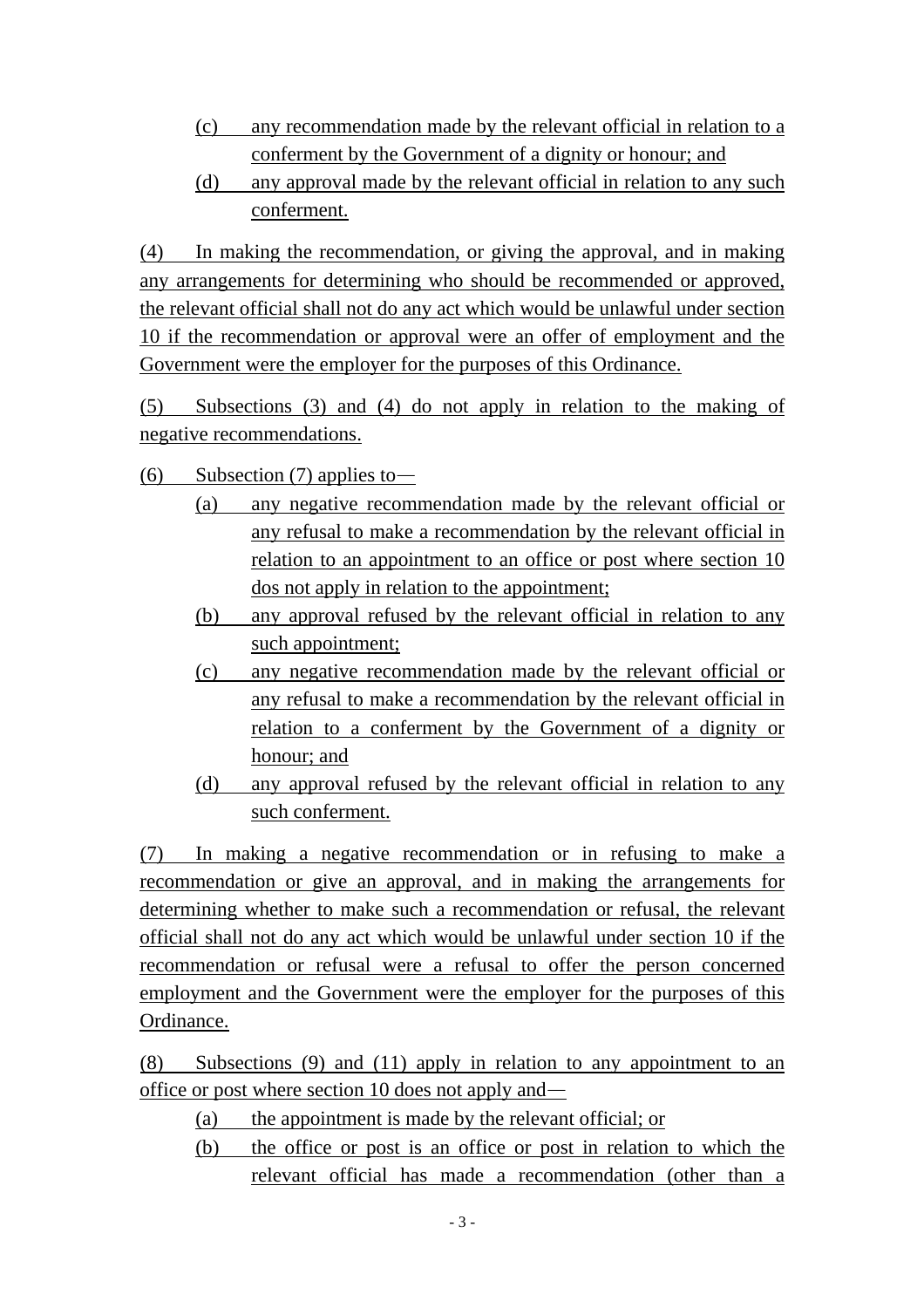negative recommendation) or given an approval.

- (9) The relevant official shall not do an act in connection with—
	- (a) the terms of appointment;
	- (b) access for the person appointed to opportunities for promotion, transfer or training, or to any other benefits, facilities or services; or
	- (c) the termination of the appointment, or subjecting the person appointed to any other detriment;

which would be unlawful under section 10 if the Government were the employer for the purposes of the Ordinance.

(10) In subsection (9)(c), reference to the termination of the appointment includes, where the act is committed on the ground of the race of the person appointed, reference—

- (a) to the termination of the appointment by the expiration of any period (including a period expiring by reference to an event or circumstances), not being a termination immediately after which the appointment is renewed on the same terms and conditions; and
- (b) to the termination of an appointment by an act of the person appointed (including the giving of notice) in circumstances such that he is entitled to terminate the appointment by reason of the conduct of the relevant official, as the case may be.

(11) It is unlawful for the relevant official to subject to harassment a person who has been appointed, or who is seeking or being considered for, the appointment.

(12) The Court of First Instance may, on an application for judicial review, make a declaration to the effect that the relevant official has contravened—

- (a) subsection (4);
- (b) subsection (7);
- (c) in relation to an appointment falling within subsection (8)(b), subsection (9); or
- (d) subsection (11)

and may award damages in respect of the contravention.

(13) In this section references to refusal include references to deliberate omission.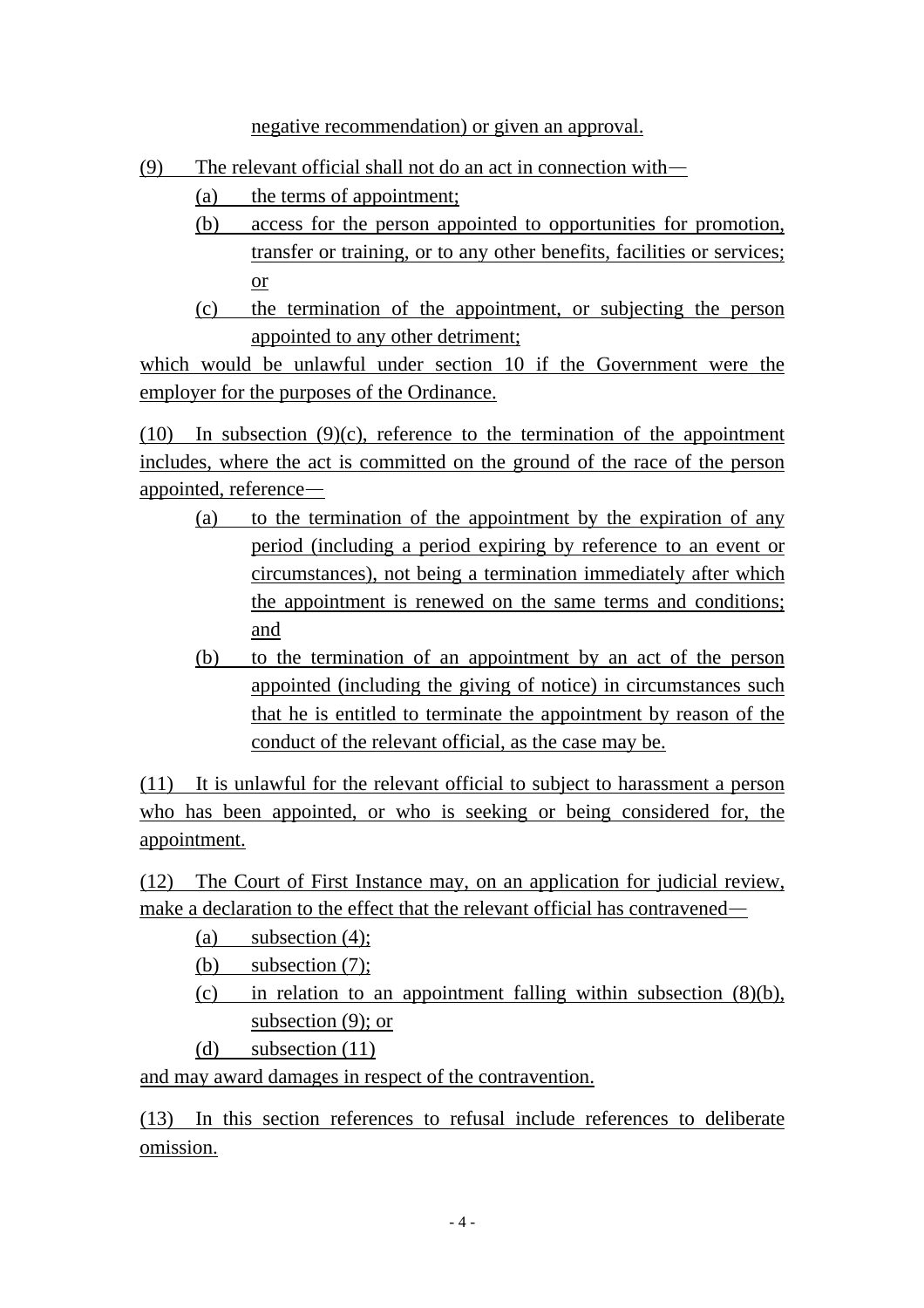#### **Appendix II**

# *Clause 4 - Racial discrimination*

# *OPTION A*

Clause 4 is amended in the following manner:-

# **4. Racial discrimination**

(1) In any circumstances relevant for the purposes of any provision of this Ordinance, a person ("the discriminator") discriminates against another person if—

- (*a*) on the ground of the race of that other person, the discriminator treats that other person less favourably than the discriminator treats or would treat other persons; or
- (*b*) the discriminator applies to that other person a requirement or condition which the discriminator applies or would apply equally to persons not of the same racial group as that other person but—
	- (i) which is such that the proportion of persons of the same racial group as that other person who can comply with it is considerably smaller than the proportion of persons not of that racial group who can comply with it;
	- (ii) which the discriminator cannot show to be justifiable irrespective of the race of the person to whom it is applied; and
	- (iii) which is to the detriment of the other person because that person cannot comply with it.

(1A) In any circumstances relevant for purposes of any provision referred to in subsection (1B), a person ("the discriminator") also discriminates against another person if the discriminator applies to that other person a provision, criterion or practice which the discriminator applies or would apply equally to persons not of the same racial group as that other person, but—

- (a) which puts or would put persons of the same racial group as that other person at a particular disadvantage when compared with other persons,
- (b) which puts that other person at that disadvantage, and
- (c) which the discriminator cannot show to be a proportionate means of achieving a legitimate aim.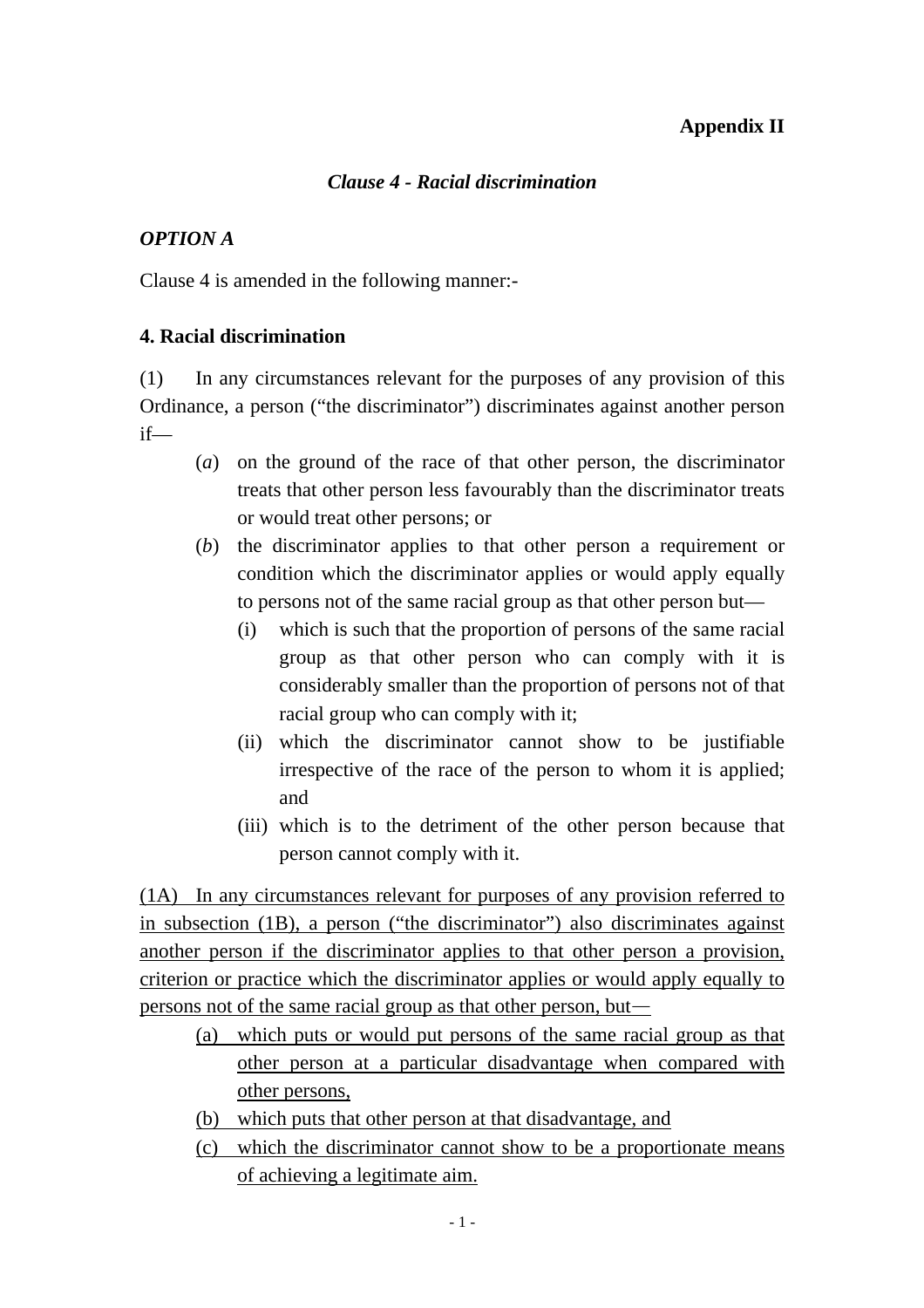(1B) The provisions mentioned in subsection  $(1A)$  are—

- (a) Part 3, excepting sections 24 and 25;
- (b) Sections 26 to 29;
- (c) Sections 34 to 35;
- [(d) Section 49A;] and
- (e) Part 5, in its application to the provisions referred to in paragraphs (a) to (d).

(1C) Where, if by virtue of subsection (1A), a person discriminates against another person, subsection (1)(b) does not apply to the first-mentioned person.

(2) For the purposes of subsection  $(1)(b)(ii)$ , a requirement or condition is justifiable either—

- (*a*) if it serves a legitimate objective and bears a rational and proportionate connection to the objective; or
- (*b*) if it is not reasonably practicable for the person who allegedly discriminates against another person not to apply the requirement or condition.

(3) In determining for the purposes of subsection (2)(*b*) whether it is reasonably practicable for a person who allegedly discriminates against another person not to apply a requirement or condition, any relevant circumstances of the particular case may be taken into account including those referred to in subsection (4).

(4) The circumstances that may be taken into account include, but are not limited to—

- (*a*) the nature of the benefit or detriment likely to accrue to or be suffered by, or the likely impact on, all persons concerned;
- (*b*) an estimate of the proportion of persons likely to benefit out of all the persons concerned, if the requirement or condition is not applied;
- (*c*) whether any activities of the person who allegedly discriminates against another person will be disrupted if the requirement or condition is not applied and, if so, the extent of the disruption; and
- (*d*) whether the person who allegedly discriminates against another person will need to provide additional services or facilities or incur additional expenditure (including recurrent expenditure), if the requirement or condition is not applied.
- (5) Nothing in subsection (3) or (4) is to be construed as requiring the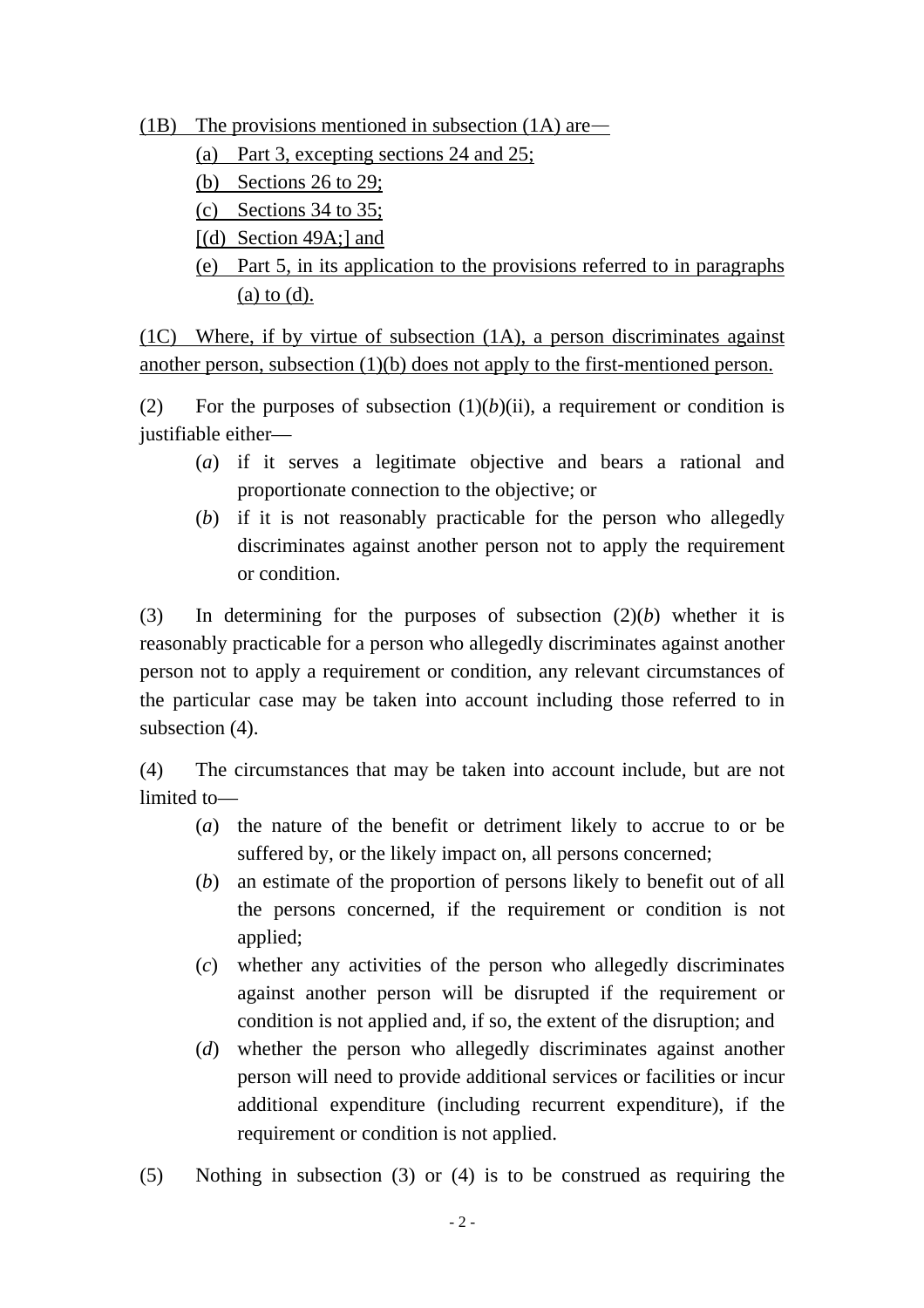person who allegedly discriminates against another person or any other person concerned to confer any benefit, suffer any detriment, provide any services or facilities or incur any expenditure which the person or that other person (as the case may be) is not otherwise required to confer, suffer, provide or incur.

(6) It is declared that, for the purposes of this Ordinance, segregating a person from other persons on the ground of the race of that person is treating that person less favourably than the other persons are treated.

# *OPTION B*

The Promotion of Equality and Prevention of Unfair Discrimination Act 2000 of the Republic of South Africa is an example of legislation aiming at equality of results. Copy extracts of some relevant provisions of the Act are attached as Appendix V for Members' reference.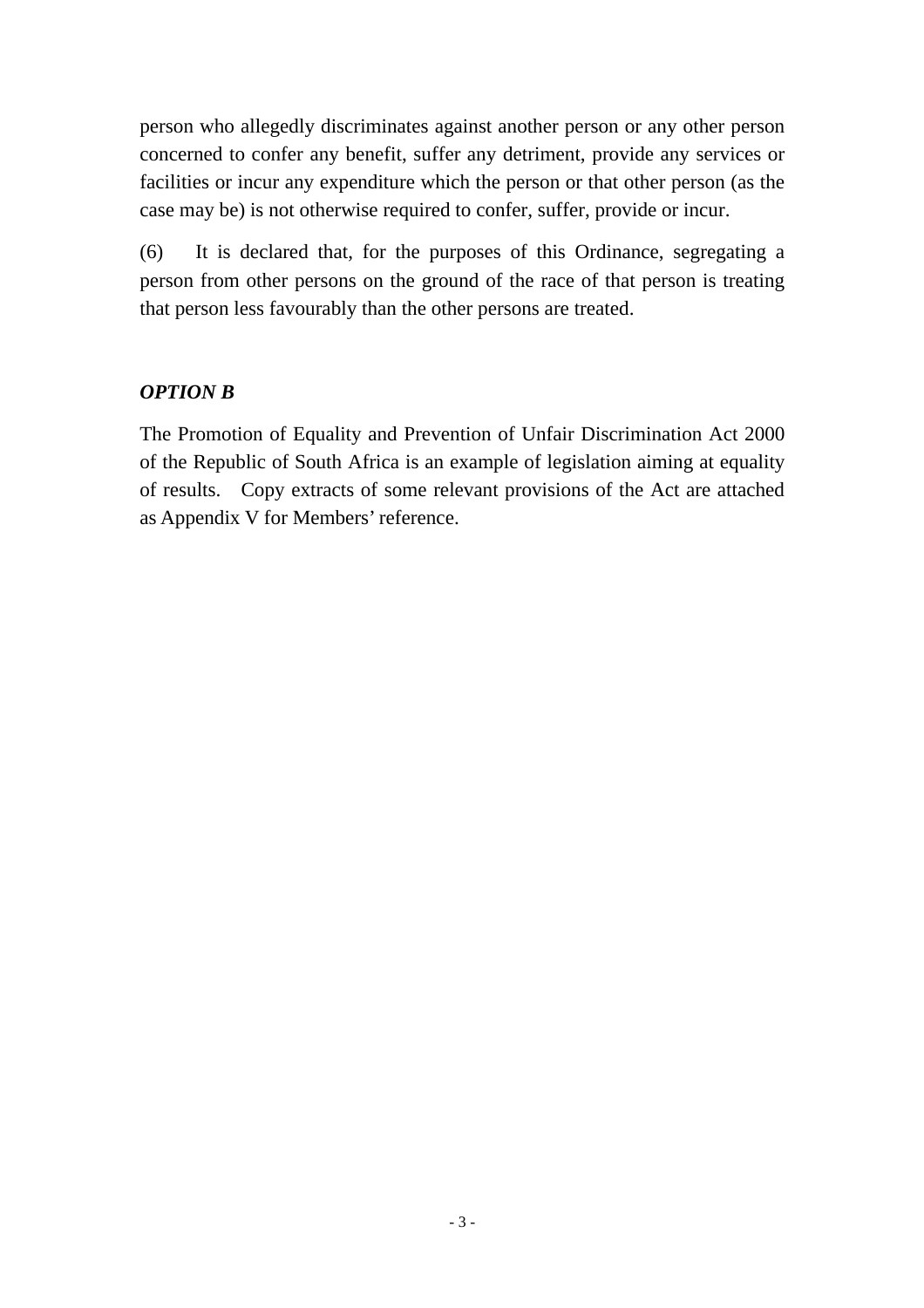# **APPENDIX III**

# *New Clause - New arrivals from the Mainland*

#### *OPTION A*

*1.* Clauses 5A and 7A are added—

#### **5A. Discrimination against new arrivals from the Mainland**

(1) In any circumstances relevant for the purposes of any provision of this Ordinance, a person ("the discriminator") discriminates against a person of Chinese origin ("the victim") if—

- (*a*) on the ground of any matters specified in subsection (2), the discriminator treats the victim less favourably than the discriminator treats or would treat other persons; or
- (*b*) the discriminator applies to the victim a provision, criterion, or practice which the discriminator applies or would apply equally to persons to whom any matters specified in subsection (2) that applies to the victim does not apply, but—
	- (i) which puts or would put persons to whom the same matter specified in subsection (2) applies as the victim at a particular disadvantage when compared with other persons;
	- (ii) which puts the victim at that disadvantage; and
	- (iii) which the discriminator cannot show to be a proportionate means of achieving a legitimate aim.
- (2) The matters specified in this subsection are—
	- (*a*) that a person—
		- (i) is not a Hong Kong permanent resident; or
		- (ii) has not the right of abode in Hong Kong;
	- (*b*) the length of residence in Hong Kong of a person; or
	- *(c)* that a person is regarded as a member of the group of persons who have been granted one way permit by the relevant Mainland authorities to come to Hong Kong, and have recently come to settle in Hong Kong from the Mainland.

(3) In this section, "Mainland" means any part of China other than Hong Kong, Macau and Taiwan and "recently" means any time after 30 October 1980.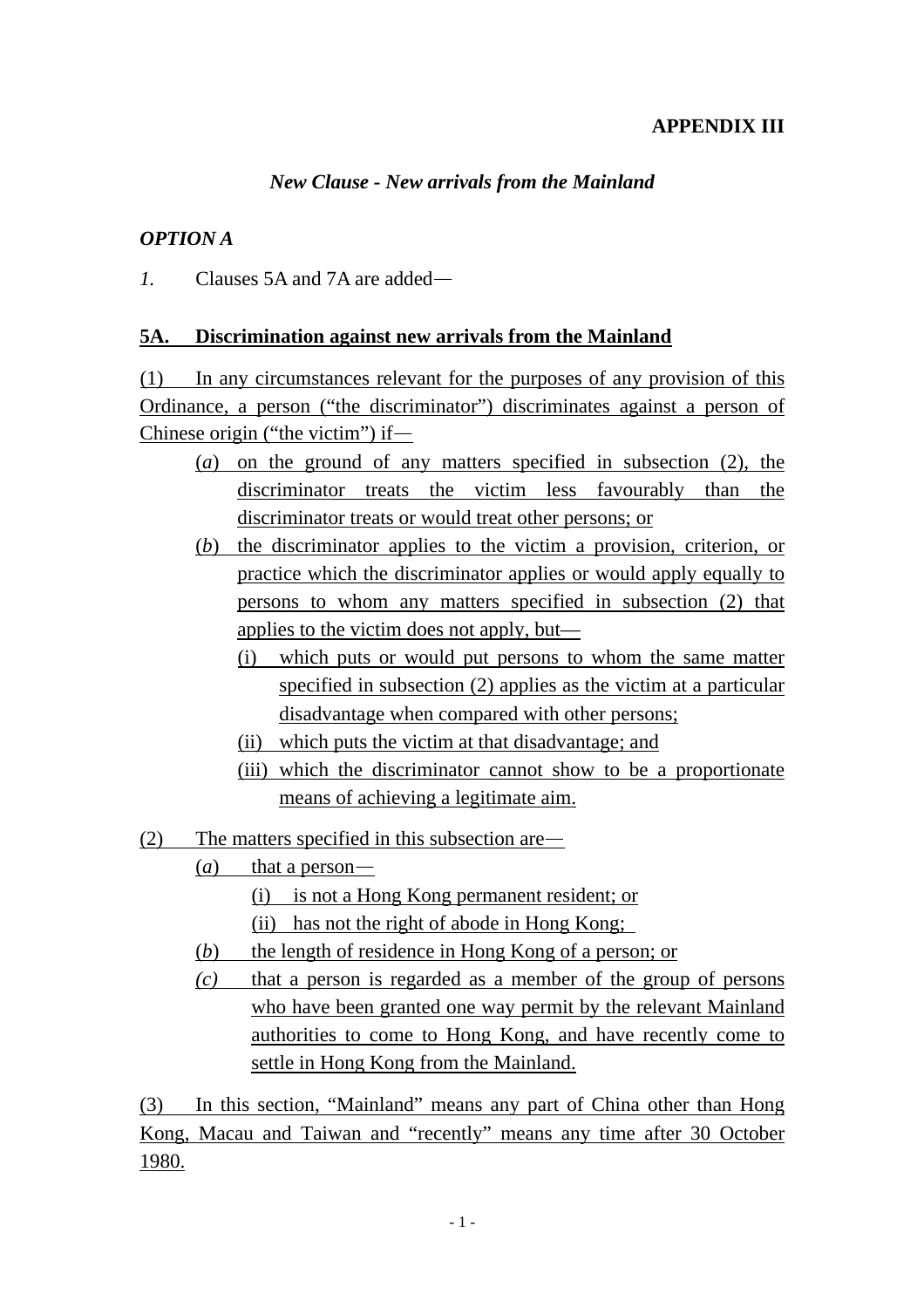# **7A. Harassment of new arrivals from the Mainland**

(1) In any circumstances relevant for the purposes of any provision of this Ordinance, a person harasses a person of Chinese origin ("the other person") if, on the ground of any matters specified in section 5A(2) that applies to the other person or a near relative of that other person, the first-mentioned person engages in unwelcome conduct (which may include an oral or a written statement), in circumstances in which a reasonable person, having regard to all the circumstances, would have anticipated that the other person would be offended, humiliated or intimidated by that conduct.

(2) In any circumstances relevant for the purposes of any provision of this Ordinance, a person ("the first-mentioned person") harasses a person of Chinese origin ("the second-mentioned person") if, on the ground of any of the matters specified in section 5A(2) that applies to the second-mentioned person or his or her near relative, the first-mentioned person, alone or together with other persons, engages in conduct (which may include an oral or a written statement) that renders hostile or intimidating the environment in which the second-mentioned person works, studies or undergoes training, or carries out related or incidental activities.

*2.* Schedule 5 is amended by adding an item 2—

# SCHEDULE 5 [ss. 59(1), 61 & 85]

# OTHER MATTERS NOT AFFECTED BY THIS ORDINANCE

|      | Provision creating |                                           |
|------|--------------------|-------------------------------------------|
| Item | illegality         | Matter                                    |
| 1.   | Part 4             | Any discrimination between persons of     |
|      |                    | different racial groups arising from that |
|      |                    | policy of the Government known as the     |
|      |                    | portable comprehensive social security    |
|      |                    | assistance scheme under<br>which          |
|      |                    | eligibility for certain assistance is     |
|      |                    | extended only to persons who take up      |
|      |                    | permanent residence in certain places     |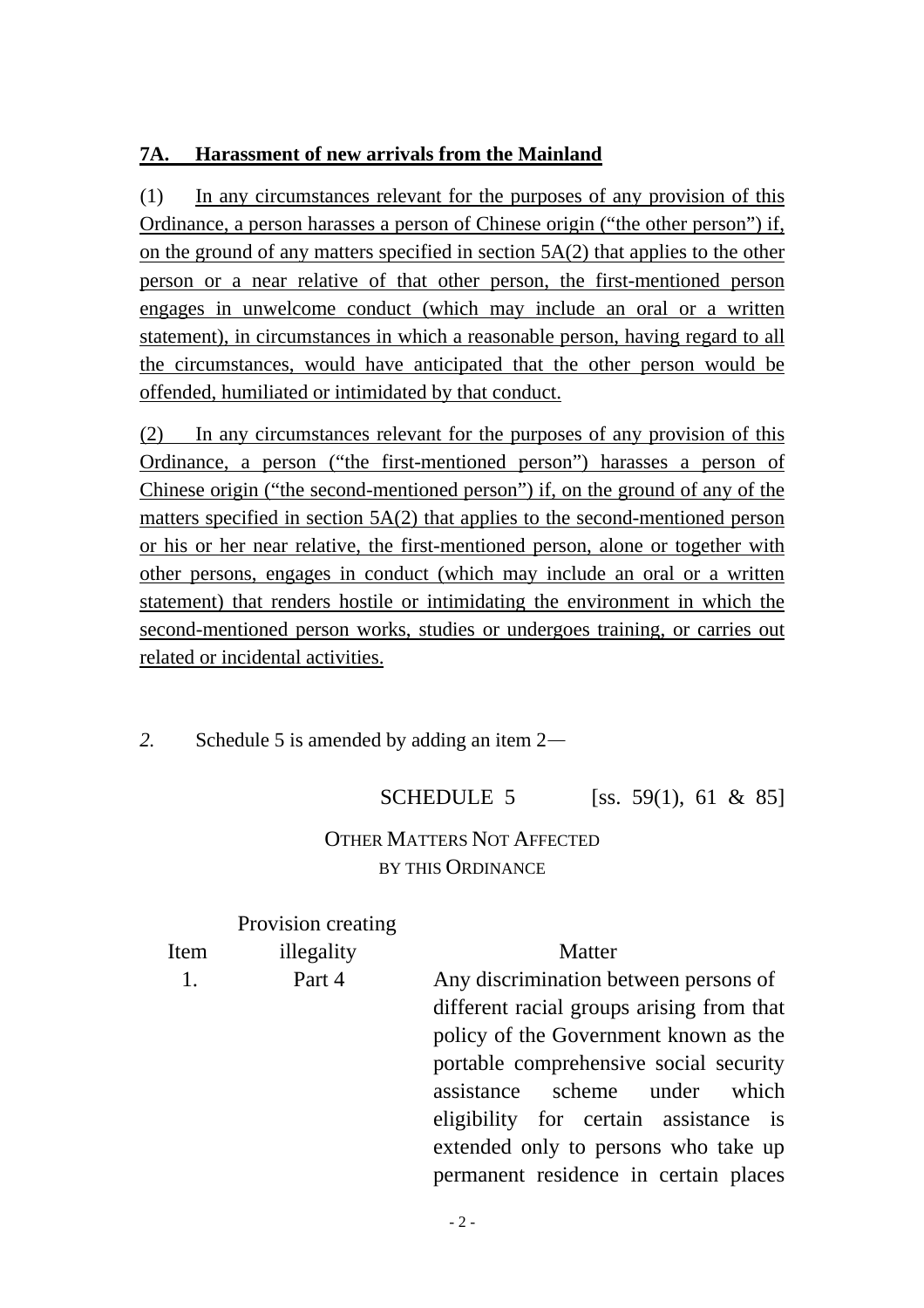|     |            | outside Hong Kong.                          |
|-----|------------|---------------------------------------------|
| [2. | Section 5A | Any discrimination between—                 |
|     |            | to whom<br>any<br>matters<br>persons<br>(a) |
|     |            | specified in section $5A(2)$ applies,       |
|     |            | and                                         |
|     |            | other persons                               |
|     |            | arising from any policy or practice of the  |
|     |            | Government or any public authority that     |
|     |            | involves a charge on the general revenue.   |

 $\mathbf{v}$  outside  $\mathbf{v}$ 

*3.* Clause 8(3) is amended as set out in option (b) below.

# *OPTION B*

Clause 8(3) is amended in the following manner:-

# **8. Meaning of "race", "on the ground of race", "racial group" and comparison of cases of persons or different racial groups**

- (1) In this Ordinance and subject to subsections  $(2)$  and  $(3)$ 
	- (*a*) "race" (種族), in relation to a person, means the race, colour, descent or national or ethnic origin of the person;
	- (*b*) a reference to an act done on the ground of the race of a person is a reference to an act done on the ground of the race, colour, descent or national or ethnic origin of the person;
	- (*c)* an act constitutes discrimination on the ground of descent only if it constitutes discrimination against members of communities based on forms of social stratification such as caste and analogous systems of inherited status which nullify or impair their equal enjoyment of human rights; and
	- (*d*) "racial group" (種族群體) means a group of persons defined by reference to race, colour, descent or national or ethnic origin, and references to a person's racial group refer to any racial group into which the person falls.

(2) An act done on the ground of any matter specified in subsection (3) does not constitute an act done on the ground of the race, colour, descent or national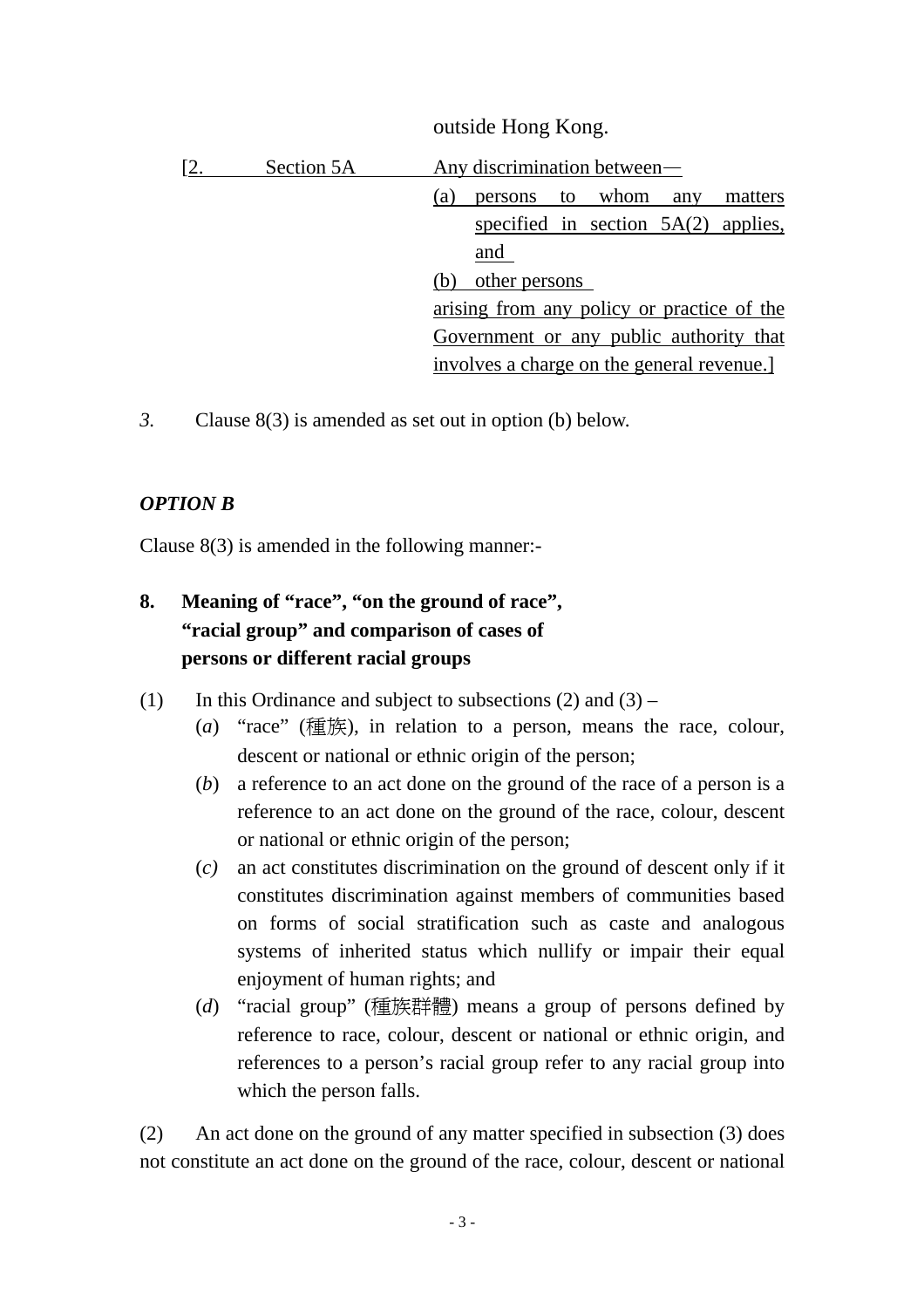or ethnic origin of a person; and section 4(1)(*b*) does not apply to a requirement or condition as to any matter specified in subsection (3).

- (3) The matters specified in this subsection are
	- (*a*) that the person
		- (i) is or is not an indigenous inhabitant of the New Territories; or
		- (ii) is or is not a person who was in 1898 a resident of an established village in Hong Kong or a person descended through the male line from such person;
	- (*b*) that the person
		- (i) is or is not a Hong Kong permanent resident;
		- $(ii)$  has or has not the right of abode or the right to land in Hong Kong;
		- (iii) is or is not subject to any restriction or condition of stay imposed under the Immigration Ordinance (Cap. 115); or
		- $(iii)$  has or has not been given the permission to land or remain in Hong Kong under the Immigration Ordinance (Cap. 115);
	- (*c*) the length of residence in Hong Kong of the person; or
	- (*cd*) the nationality, citizenship or resident status of the person under the law of any country or place concerning nationality, citizenship, resident status or naturalization of or in that country or place.

(4) The fact that a racial group comprises 2 or more distinct racial groups does not prevent it from constituting a particular racial group for the purposes of this Ordinance.

(5) A comparison under section 4(1) of the case of a person of a particular racial group with that of a person not of that group must be such that the relevant circumstances in the one case are the same, or not materially different, in the other.

(6) A comparison under section 5 of the case of a person having a near relative who is of a particular racial group with that of a person not having a near relative who is of that group must be such that the relevant circumstances in the one case are the same, or not materially different, in the other.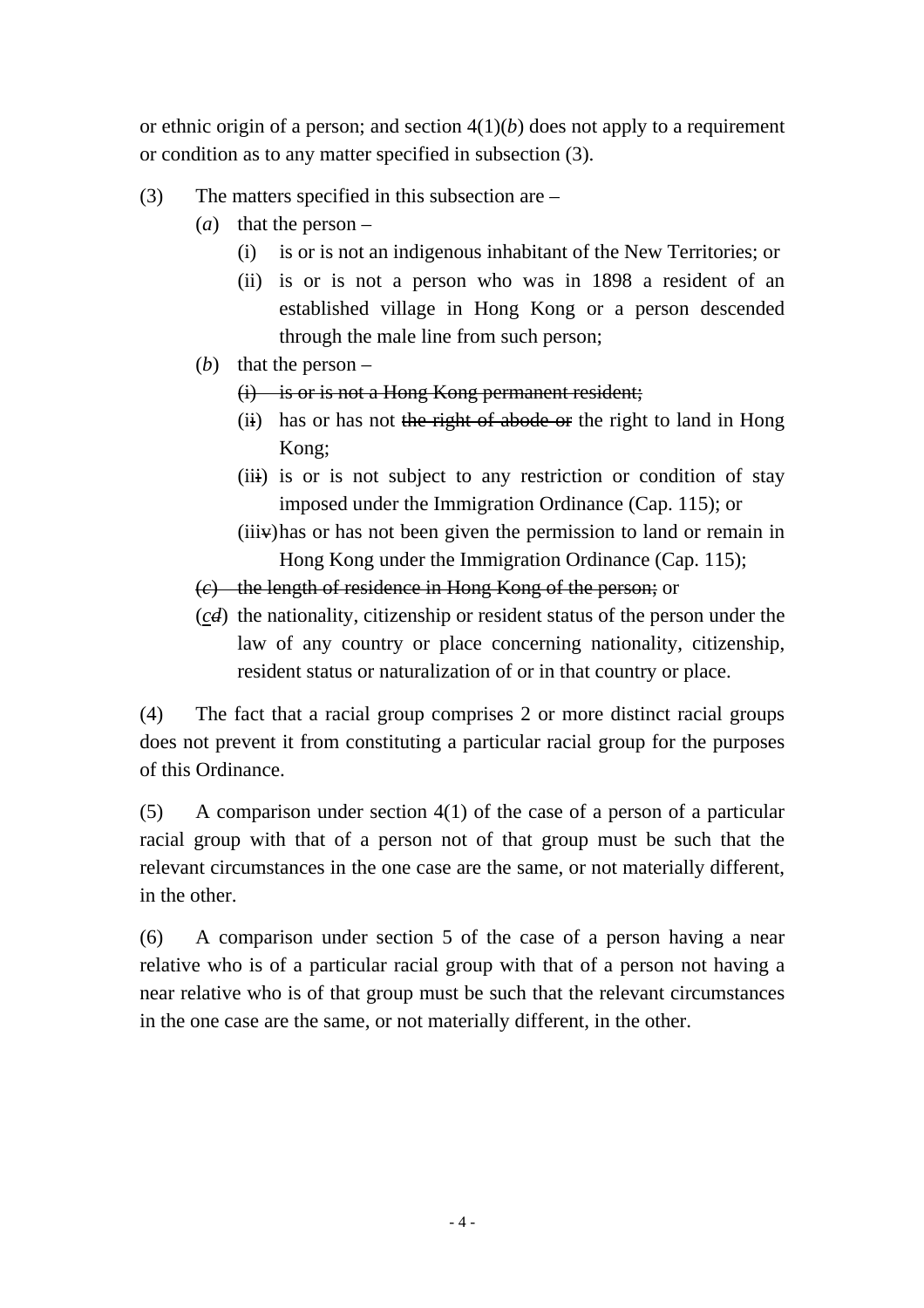# **APPENDIX IV**

#### *Clause 58 - The language exemption*

# *OPTION A*

Clause 58 is amended in the following manner:-

#### **58. Exception for languages**

(1) Nothing in section 20, 21, 26, 27, 28, 29, 35 or 36 renders unlawful the use of, or the failure to use, any language in any circumstances relevant for the purposes of the section.

(1A) Subsection (1) does not apply to section 20 when the vocational training course is specifically provided for persons speaking a particular vernacular.

(1B) Subsection (1) does not apply to section 27 when the service provided is medical treatment within the meaning of section 2 of Medical Clinics Ordinance (Cap. 343).

(1C) For the avoidance of doubt, it is declared that nothing in subsection (1B) requires—

- (a) a provider of medical treatment to provide to a patient a verbatim translation in the vernacular of that patient of any written or oral communication or medicinal label; or
- (b) the presence of a translator of a patient's vernacular when the patient is receiving medical treatment.

(2) For the avoidance of doubt, nothing in subsection (1) affects the Official Languages Ordinance (Cap. 5) or provisions on the use of language contained in any other enactment.

(3) In this section, a reference to the use of, or failure to use, a language includes a reference to the provision of, or failure to provide, a translation, interpretation or transcription into the language; and "vernacular" means the language spoken by a person but does not include a dialect.

#### *OPTION B*

Clause 58 is deleted and adding in Part 2—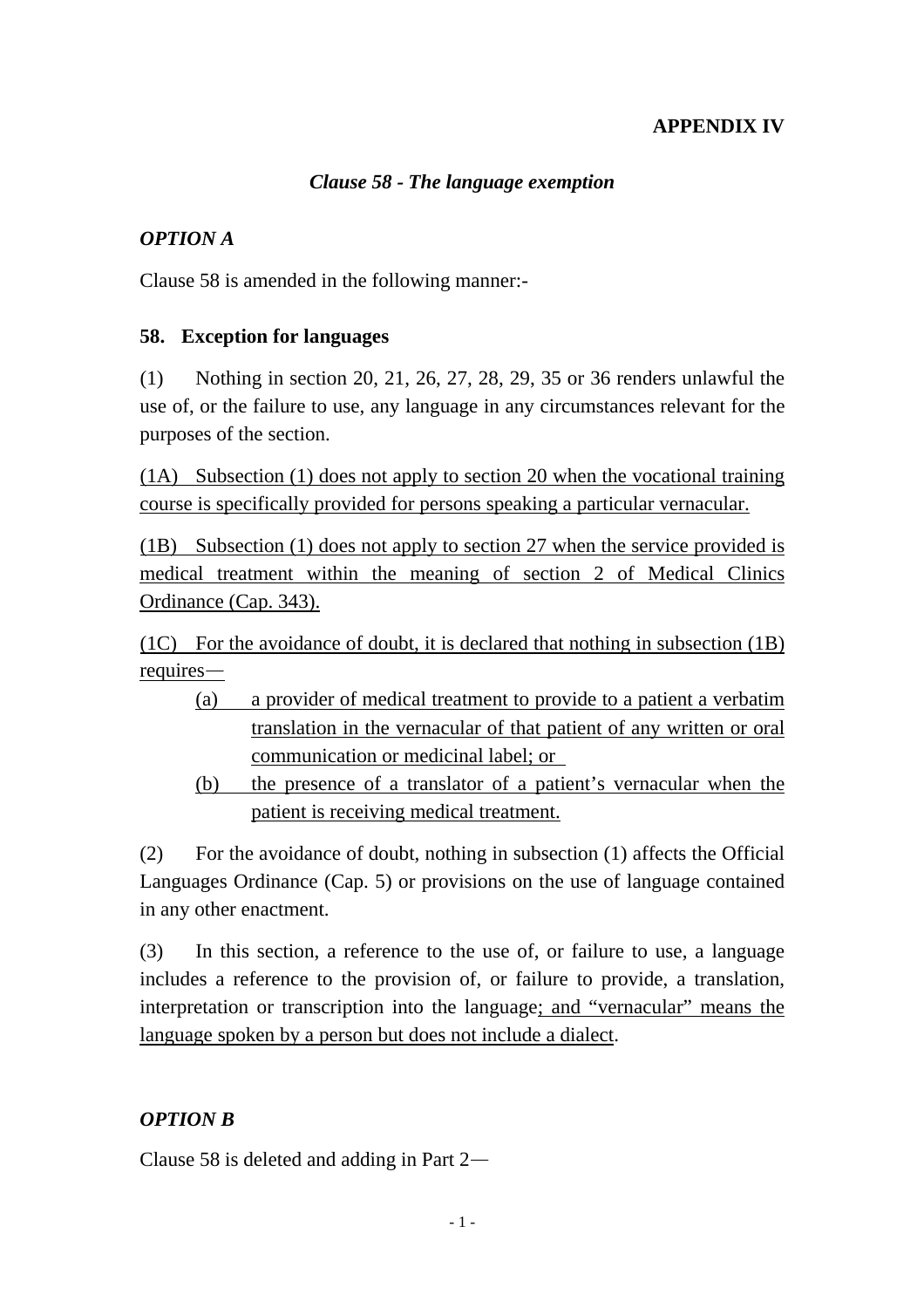# **[5B.] Use of languages**

(1) Subject to the other subsections of this section, if the use of, or the failure to use, any language by a person results in another person being treated less favourably than other persons, the use of, or the failure to use, any language by the first-mentioned person constitutes discrimination within the meaning of section  $4(1)(a)$ .

(2) For the avoidance of doubt, nothing in subsection (1) affects the Official Languages Ordinance (Cap. 5) or provisions on the use of language contained in any other enactment.

(3) Subsection (1) does not apply if both the English and Chinese languages have been used and an English translation of the gist of any Chinese written or oral communication has been provided or vice versa.

(4) Subsection (3) does not apply to sections 20 when the vocational training is specifically provided for persons speaking a particular vernacular.

(5) Subsection (3) does not apply to section 27 when the service provided is that of medical treatment within the meaning of section 2 of Medical Clinics Ordinance (Cap. 343). For the avoidance of doubt, it is declared that nothing in this subsection requires—

- (a) a provider of medical treatment to provide to a patient a verbatim translation in the vernacular of that patient of any written or communication or medicinal label; or
- (b) the presence of a translator of a patient's vernacular when the patient is receiving medical treatment.

(6) In this section, a reference to the use of, or failure to use, a language includes a reference to the provision of, or failure to provide, a translation, interpretation or transcription into the language and "vernacular" means a language spoken by a person but does not include a dialect.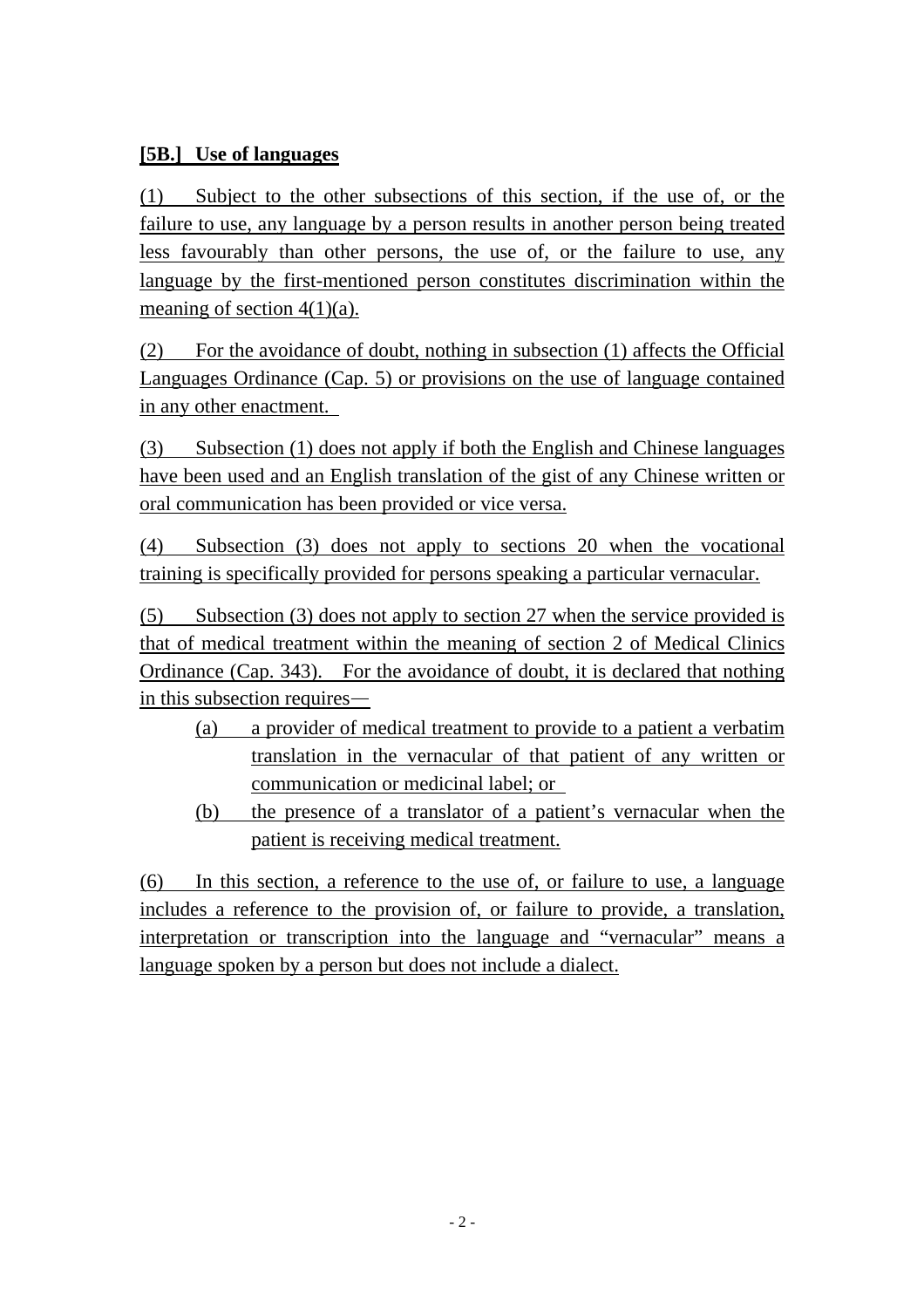# **APPENDIX V**

# **EXTRACTS FROM THE PROMOTION OF EQUALITY AND PREVENTION OF UNFAIR DISCRIMINATION ACT 2000 OF THE REPUBLIC OF SOUTH AFRICA**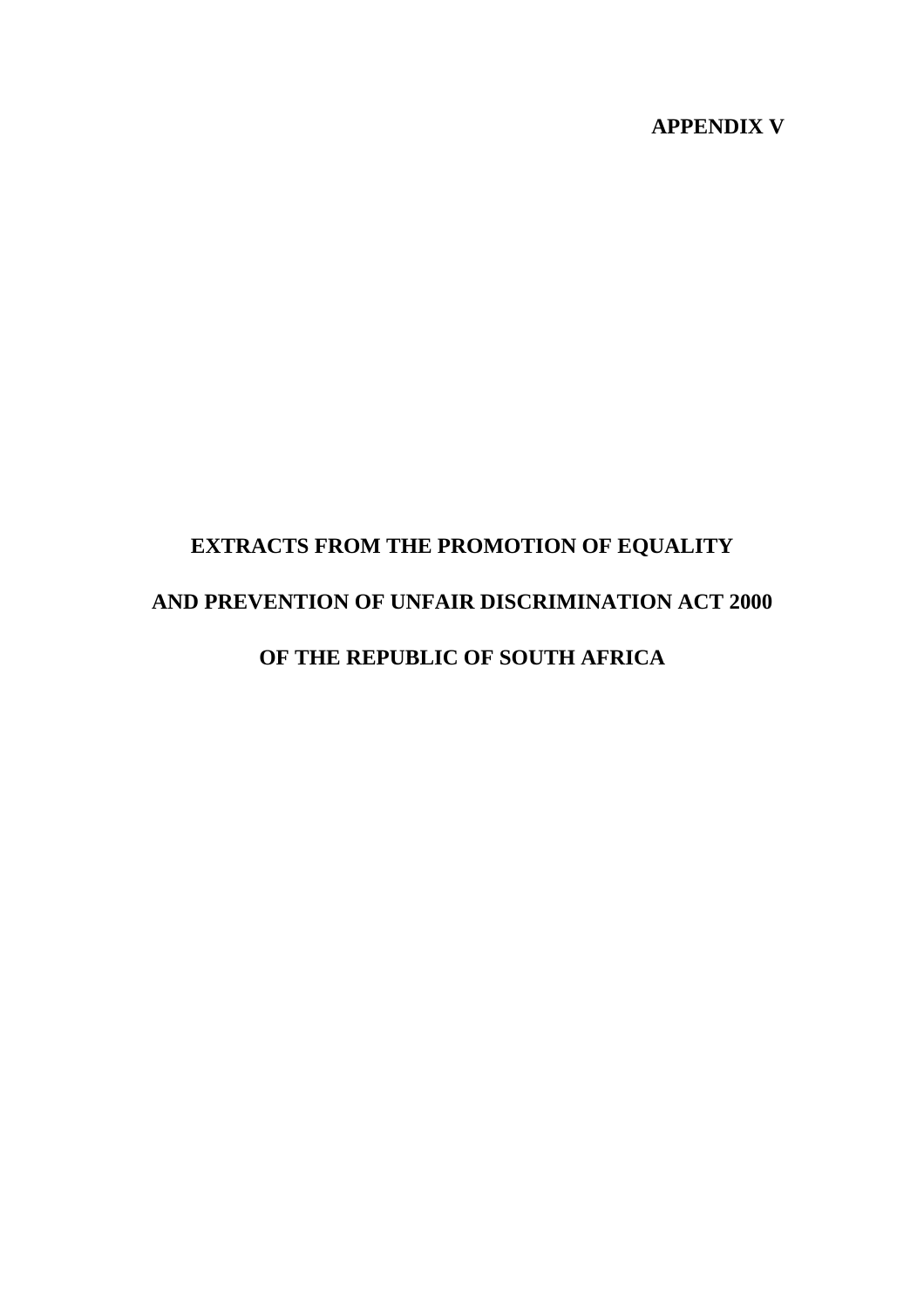# **PROMOTION OF EQUALITY AND PREVENTION OF UNFAIR DISCRIMINATION ACT 2000**

Preamble. - The consolidation of democracy in our country requires the eradication of social and economic inequalities, especially those that are systemic in nature, which were generated in our history by colonialism, apartheid and patriarchy, and which brought pain and suffering to the great majority of our people;

Although significant progress has been made in restructuring and transforming our society and its institutions, systemic inequalities and unfair discrimination remain deeply embedded in social structures, practices and attitudes, undermining the aspirations of our constitutional democracy;

The basis for progressively redressing these conditions lies in the Constitution which, amongst others, upholds the values of human dignity, equality, freedom and social justice in a united, non - racial and non - sexist society where all may flourish;

South Africa also has international obligations under binding treaties and customary international law in the field of human rights which promote equality and prohibit unfair discrimination. Among these obligations are those specified in the Convention on the Elimination of All Forms of Discrimination Against Women and the Convention on the Elimination of All Forms of Racial Discrimination;

Section 9 of the Constitution provides for the enactment of national legislation to prevent or prohibit unfair discrimination and to promote the achievement of equality;

This implies the advancement, by special legal and other measures, of historically disadvantaged individuals, communities and social groups who were dispossessed of their land and resources, deprived of their human dignity and who continue to endure the consequences;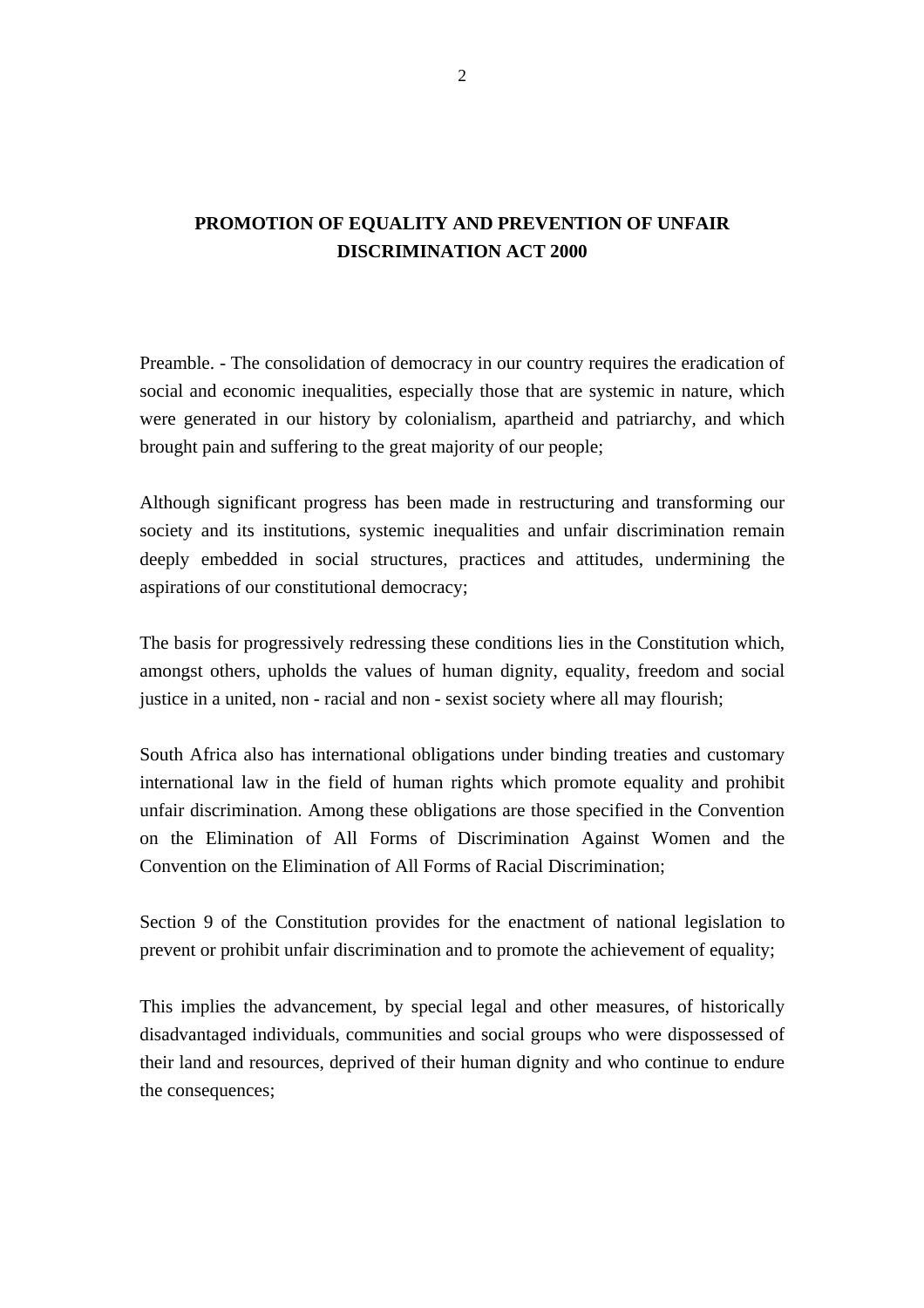This Act endeavours to facilitate the transition to a democratic society, united in its diversity, marked by human relations that are caring and compassionate, and guided by the principles of equality, fairness, equity, social progress, justice, human dignity and freedom.

BE IT ENACTED by the Parliament of the Republic of South Africa, as follows: -

#### TABLE OF CONTENTS

#### CHAPTER 1

# DEFINITIONS, OBJECTS, INTERPRETATION, GUIDING PRINCIPLES AND APPLICATION OF ACT

- 1. Definitions
- 2. Objects of Act
- 3. Interpretation of Act
- 4. Guiding principles
- 5. Application of Act

#### CHAPTER 2

# PREVENTION, PROHIBITION AND ELIMINATION OF UNFAIR DISCRIMINATION, HATE SPEECH AND HARASSMENT

- 6. Prevention and general prohibition of unfair discrimination
- 7. Prohibition of unfair discrimination on ground of race
- 8. Prohibition of unfair discrimination on ground of gender
- 9. Prohibition of unfair discrimination on ground of disability
- 10. Prohibition of hate speech
- 11. Prohibition of harassment
- 12. Prohibition of dissemination and publication of unfair discriminatory information that unfairly discriminates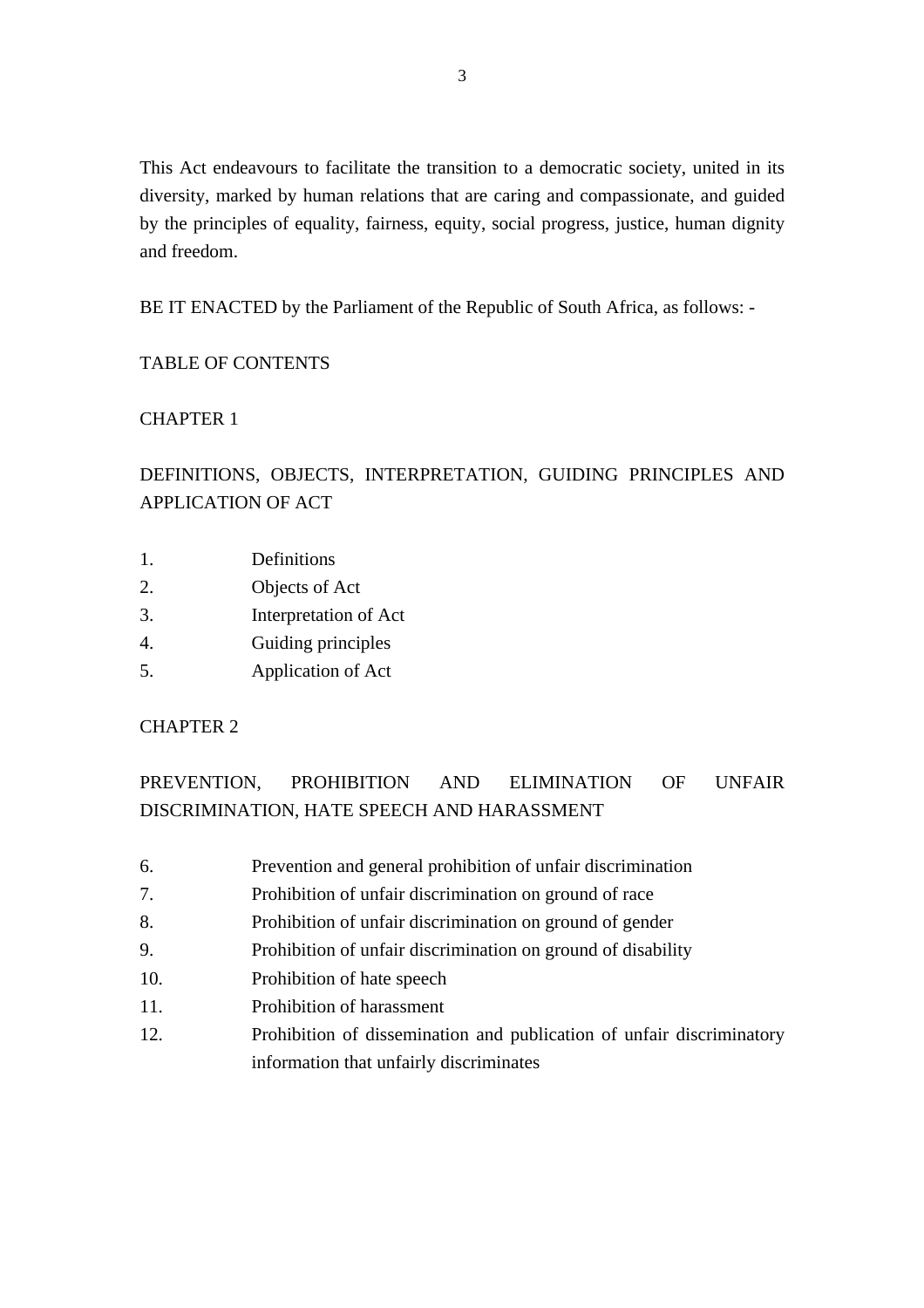# BURDEN OF PROOF AND DETERMINATION OF FAIRNESS OR UNFAIRNESS

- 13. Burden of proof
- 14. Determination of fairness or unfairness
- 15. Hate speech and harassment not subject to determination of fairness

#### CHAPTER 4

#### EQUALITY COURTS

| 16. | Equality courts and presiding officers |  |
|-----|----------------------------------------|--|
|     |                                        |  |

- 17. Clerks of equality courts
- 18. Witnesses
- 19. Rules and court proceedings
- 20. Institution of proceedings in terms of or under Act
- 21. Powers and functions of equality court
- 22. Assessors
- 23. Appeals and reviews

#### CHAPTER 5

#### PROMOTION OF EQUALITY

- 24. General responsibility to promote equality
- 25. Duty of State to promote equality
- 26. Responsibility of persons operating in public domain to promote equality
- 27. Social commitment by all persons to promote equality
- 28. Special measures to promote equality with regard to race, gender and disability
- 29. Illustrative list of unfair practices in certain sectors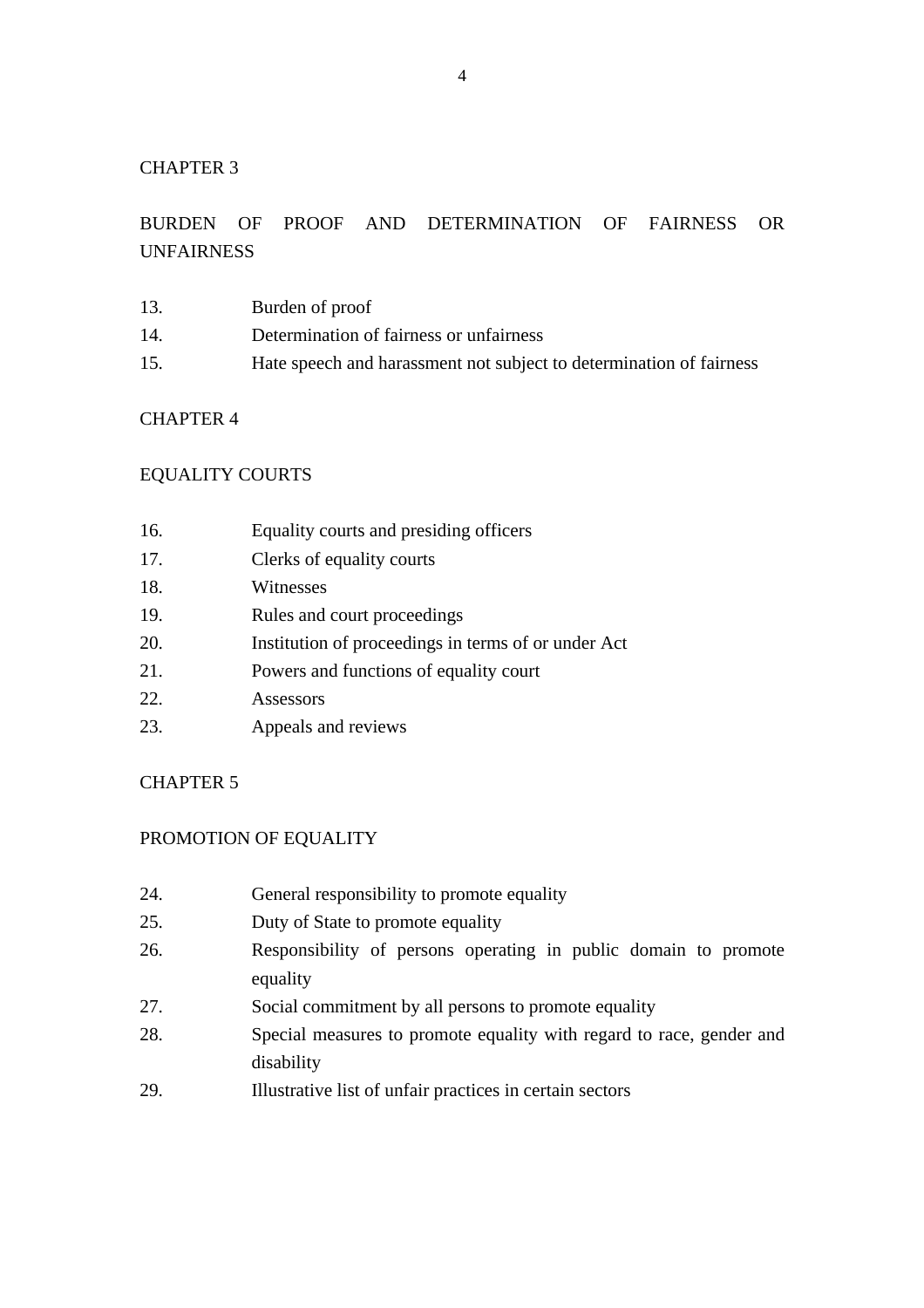#### GENERAL PROVISIONS AND IMPLEMENTATION OF ACT

- 30. Regulations
- 31. Implementation of Act

#### CHAPTER 7

#### REVIEW OF ACT, SHORT TITLE AND COMMENCEMENT

- 32. Establishment of Equality Review Committee
- 33. Powers, functions and term of office of Equality Review Committee
- 34. Directive principle on HIV/AIDS, nationality, socio economic status and family responsibility and status
- 35. Short title and commencement Schedule Illustrative list of unfair practices in certain sectors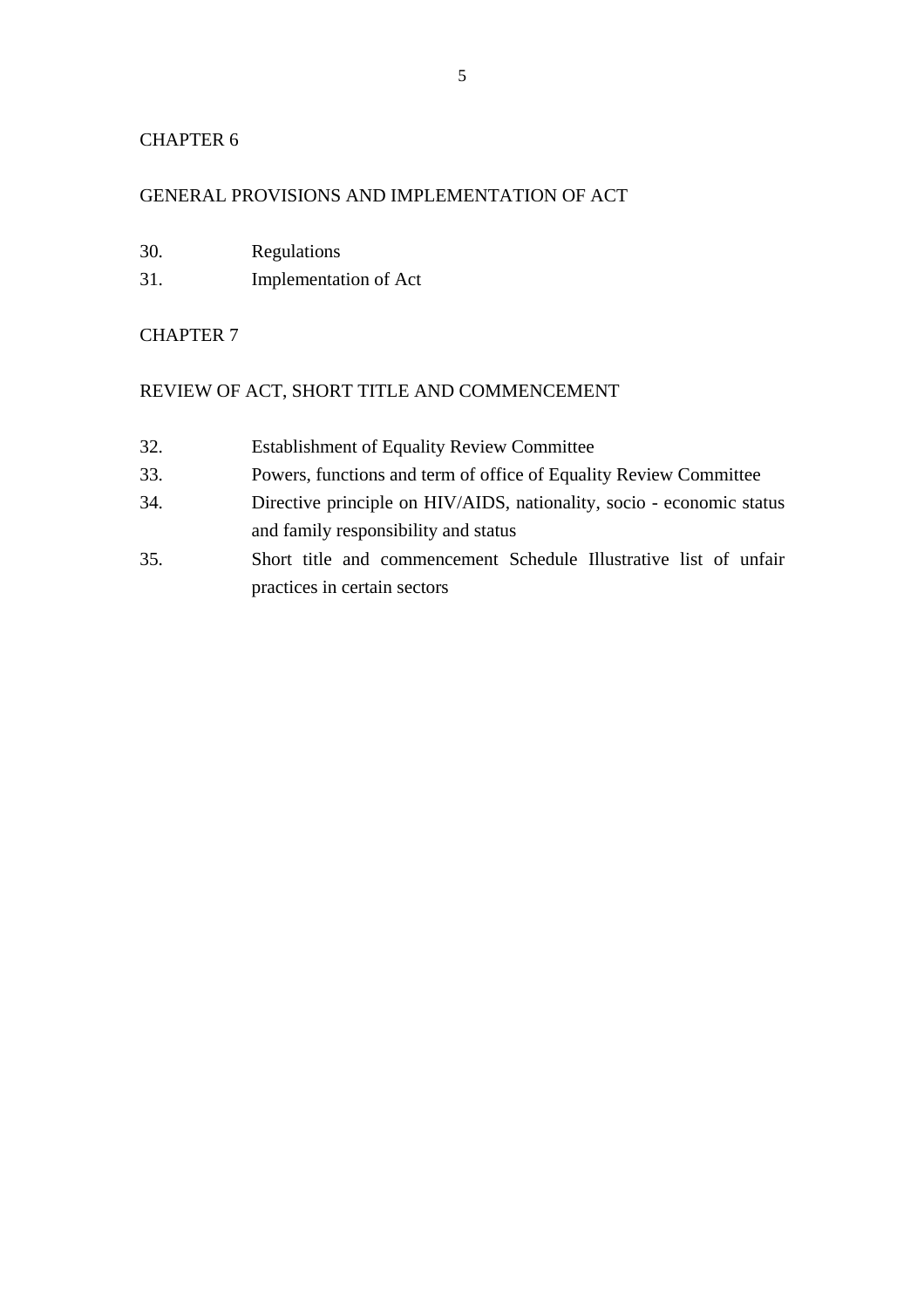# PREVENTION, PROHIBITION AND ELIMINATION OF UNFAIR DISCRIMINATION, HATE SPEECH AND HARASSMENT

[\*6] 6. Prevention and general prohibition of unfair discrimination. - Neither the State nor any person may unfairly discriminate against any person.

(Date of commencement of s. 6: 1 September, 2000.)

[\*7] 7. Prohibition of unfair discrimination on ground of race. - Subject to section 6, no person may unfairly discriminate against any person on the ground of race, including –

(a) the dissemination of any propaganda or idea, which propounds the racial superiority or inferiority of any person, including incitement to, or participation in, any form of racial violence;

(b) the engagement in any activity which is intended to promote, or has the effect of promoting, exclusivity, based on race;

(c) the exclusion of persons of a particular race group under any rule or practice that appears to be legitimate but which is actually aimed at maintaining exclusive control by a particular race group;

(d) the provision or continued provision of inferior services to any racial group, compared to those of another racial group;

(e) the denial of access to opportunities, including access to services or contractual opportunities for rendering services for consideration, or failing to take steps to reasonably accommodate the needs of such persons.

[\*8] 8. Prohibition of unfair discrimination on ground of gender. - Subject to section 6, no person may unfairly discriminate against any person on the ground of gender, including –

(a) gender - based violence;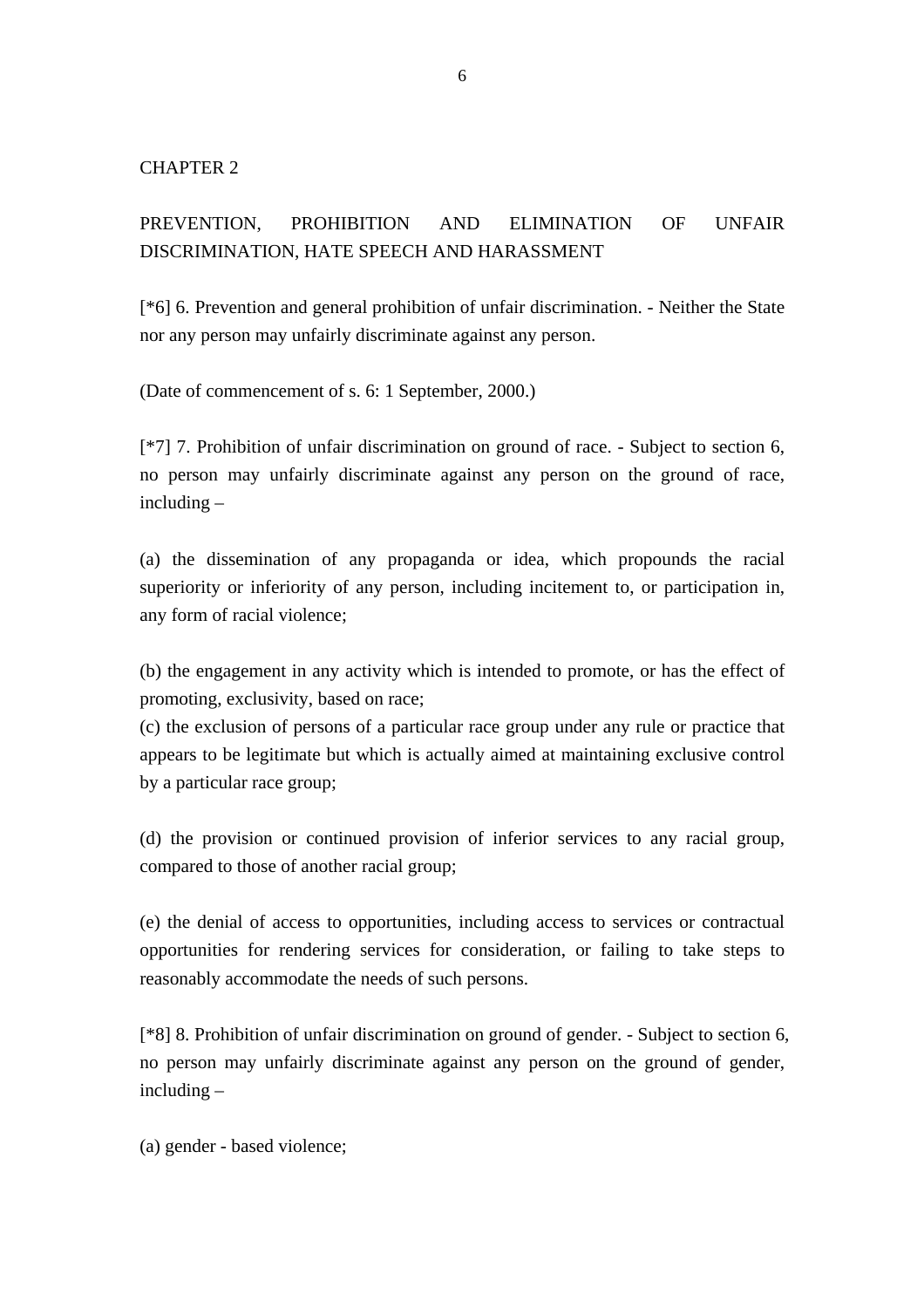(b) female genital mutilation;

(c) the system of preventing women from inheriting family property;

(d) any practice, including traditional, customary or religious practice, which impairs the dignity of women and undermines equality between women and men, including the undermining of the dignity and well - being of the girl child;

(e) any policy or conduct that unfairly limits access of women to land rights, finance, and other resources;

(f) discrimination on the ground of pregnancy;

(g) limiting women's access to social services or benefits, such as health, education and social security;

(h) the denial of access to opportunities, including access to services or contractual opportunities for rendering services for consideration, or failing to take steps to reasonably accommodate the needs of such persons;

(i) systemic inequality of access to opportunities by women as a result of the sexual division of labour.

[\*9] 9. Prohibition of unfair discrimination on ground of disability. - Subject to section 6 no person may unfairly discriminate against any person on the ground of disability, including –

(a) denying or removing from any person who has a disability, any supporting or enabling facility necessary for their functioning in society;

(b) contravening the code of practice or regulations of the South African Bureau of Stand - ards that govern environmental accessibility;

(c) failing to eliminate obstacles that unfairly limit or restrict persons with disabilities from enjoying equal opportunities or failing to take steps to reasonably accommodate the needs of such persons.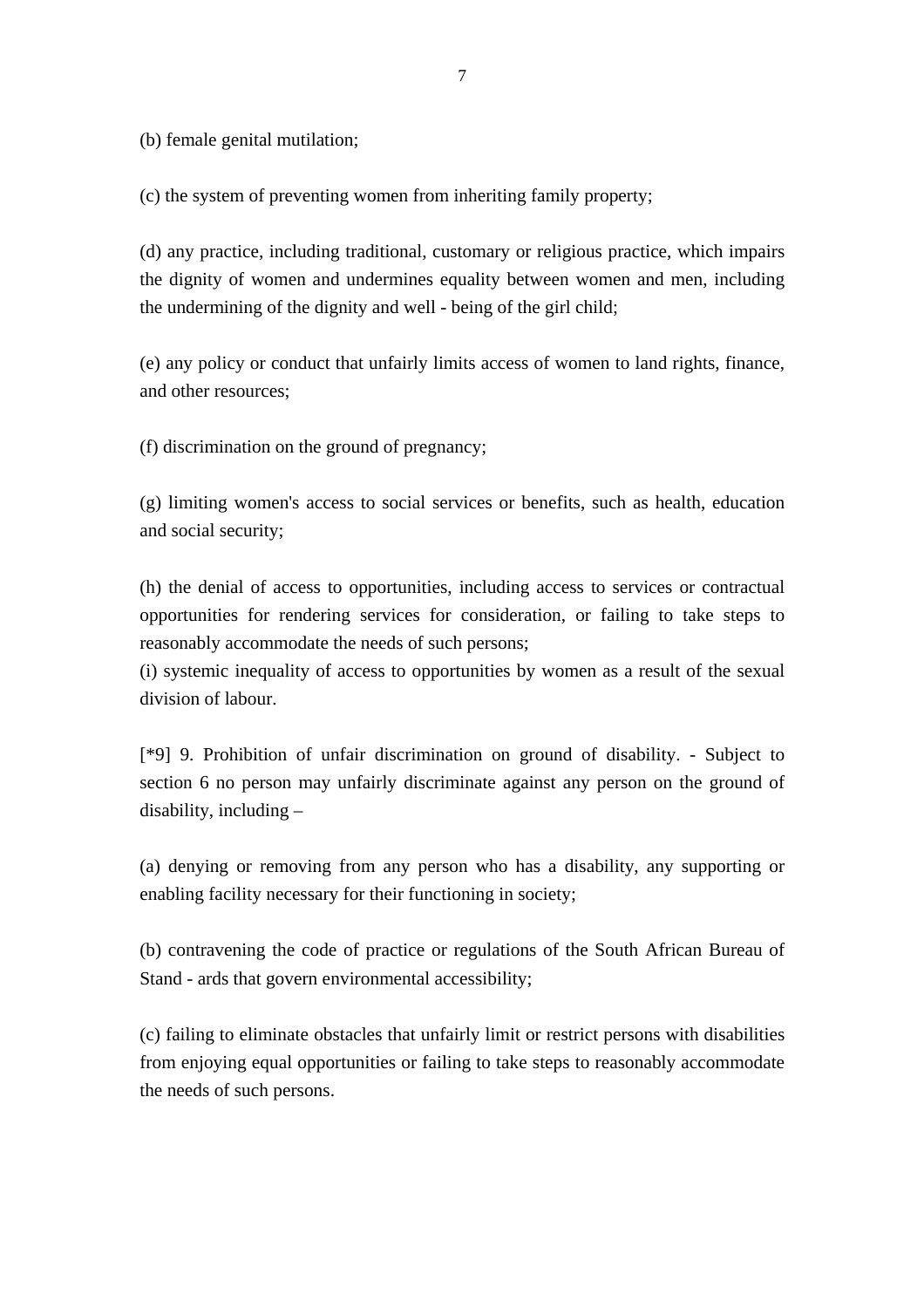[\*10] 10. Prohibition of hate speech. - (1) Subject to the proviso in section 12, no person may publish, propagate, advocate or communicate words based on one or more of the prohibited grounds, against any person, that could reasonably be construed to demonstrate a clear intention to –

(a) be hurtful;

(b) be harmful or to incite harm;

(c) promote or propagate hatred.

(2) Without prejudice to any remedies of a civil nature under this Act, the court may, in accordance with section  $21(2)(n)$  and where appropriate, refer any case dealing with the publication, advocacy, propagation or communication of hate speech as contemplated in subsection (1), to the Director of Public Prosecutions having jurisdiction for the institution of criminal proceedings in terms of the common law or relevant legislation.

[\*11] 11. Prohibition of harassment. - No person may subject any person to harassment.

[\*12] 12. Prohibition of dissemination and publication of information that unfairly discriminates. - No person may –

(a) disseminate or broadcast any information;

(b) publish or display any advertisement or notice,

that could reasonably be construed or reasonably be understood to demonstrate a clear intention to unfairly discriminate against any person: Provided that bona fide engagement in artistic creativity, academic and scientific inquiry, fair and accurate reporting in the public interest or publication of any information, advertisement or notice in accordance with section 16 of the Constitution, is not precluded by this section.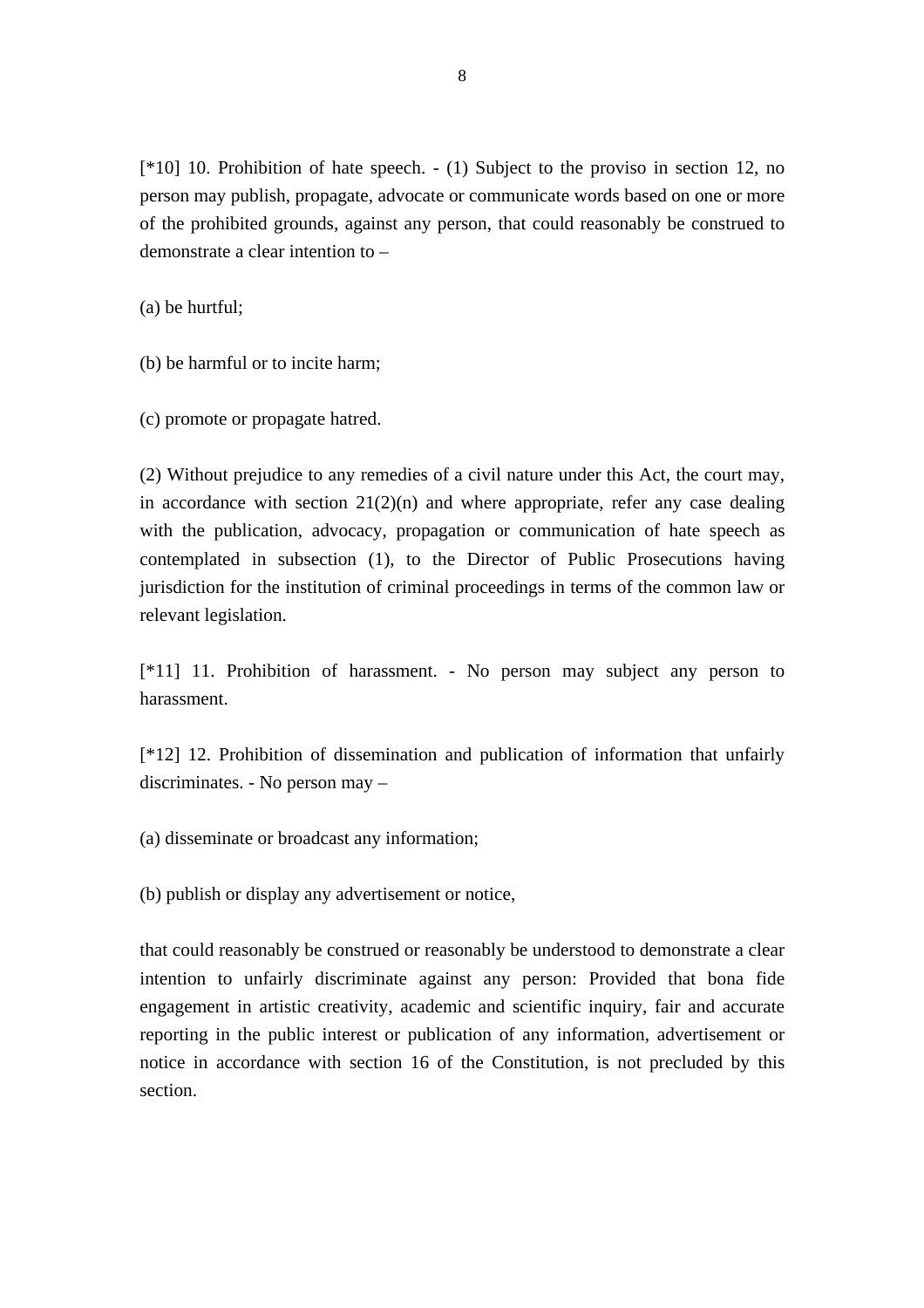BURDEN OF PROOF AND DETERMINATION OF FAIRNESS OR UNFAIRNESS

[\*13] 13. Burden of proof. - (1) If the complainant makes out a prima facie case of discrimination –

(a) the respondent must prove, on the facts before the court, that the discrimination did not take place as alleged; or

(b) the respondent must prove that the conduct is not based on one or more of the prohibited grounds.

(2) If the discrimination did take place –

(a) on a ground in paragraph (a) of the definition of "prohibited grounds", then it is unfair, unless the respondent proves that the discrimination is fair;

(b) on a ground in paragraph (b) of the definition of "prohibited grounds", then it is unfair –

(i) if one or more of the conditions set out in paragraph (b) of the definition of "prohibited grounds" is established; and

(ii) unless the respondent proves that the discrimination is fair.

[\*14] 14. Determination of fairness or unfairness. - (1) It is not unfair discrimination to take measures designed to protect or advance persons or categories of persons disadvantaged by unfair discrimination or the members of such groups or categories of persons.

(2) In determining whether the respondent has proved that the discrimination is fair, the following must be taken into account:

(a) The context;